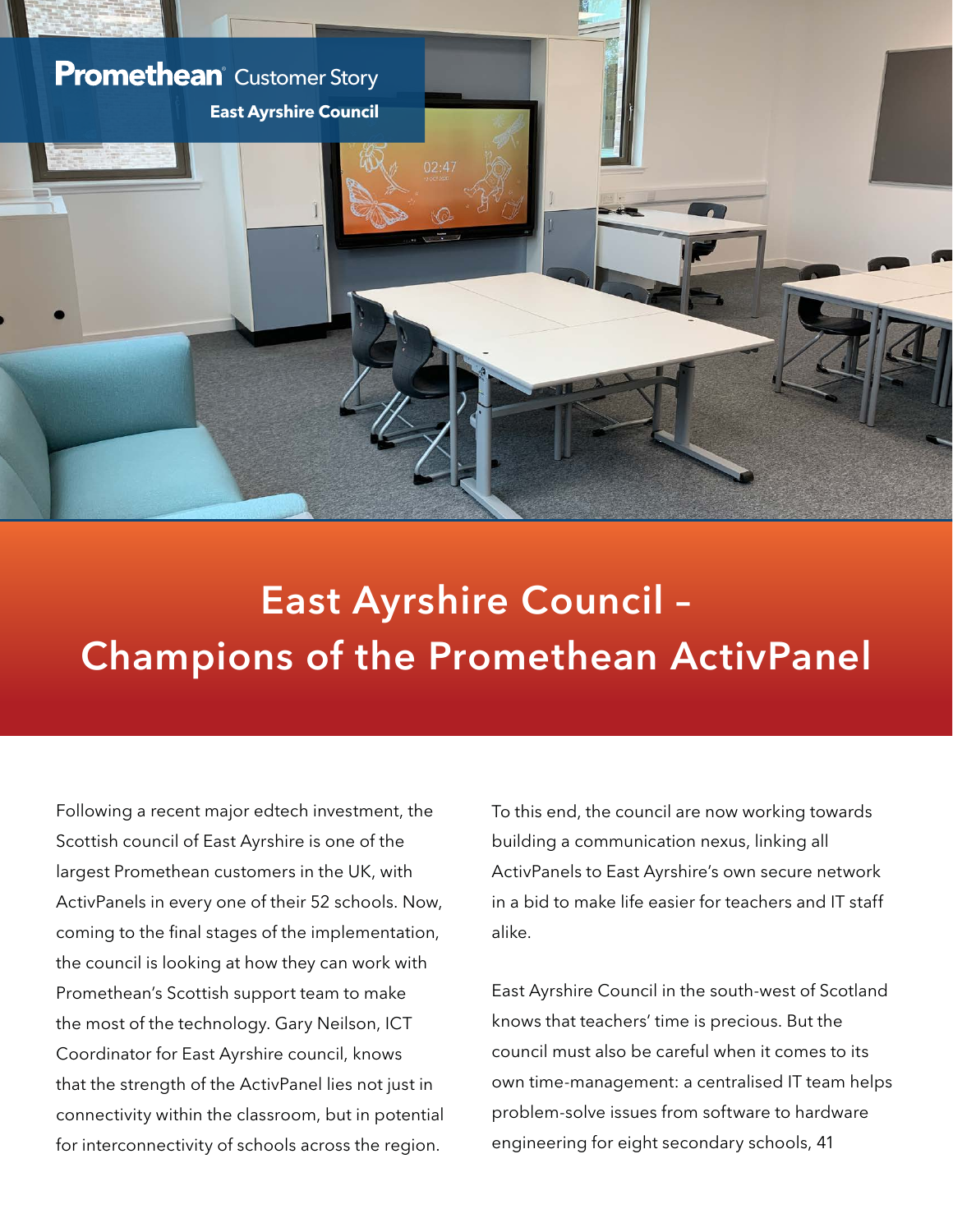primary schools, and three special schools. This sizeable school suite includes the new Barony Campus, a state-of-the-art "Super School", the largest campus in Scotland.

Gary Neilson likes to see the bigger picture when it comes to providing IT support to his schools. As ICT Coordinator for the council's education sector, he aims to deliver training and technology to East Ayrshire's schools using a top-down, streamlined approach. "Education staff are permutating, they don't have time for things not to run smoothly. And on our end, you can't have mixed platforms that will mean frequent retraining."

Looking at how they could best support teachers, while saving time in the long-term, it was decided an authority-wide interactive flat panel rollout would be the best way forward. Careful strategizing went into the operation, which would see investment in thousands of devices. The panels needed to be consistent in terms of software, interface, and connectivity, so that teachers moving from class to class, or even school to school, would have consistency wherever they taught.

The council had already enjoyed a long working relationship with Promethean, beginning with the company's ActivBoard interactive whiteboards back in the 2000s. Gary knew he could rely on the Scottish team to provide the training, customer care, and technical advice the council needed for this huge operation: "The Promethean support team underpin everything I do, and I know they are able to work as a team with the council to drive things forward."

Since the project began over three years ago, Promethean ActivPanels have been placed in every school in East Ayrshire. The transition was made smooth by the fact that many of East Ayrshire's teachers had already been using ActivInspire software with the original ActivBoards, so were familiar with the lesson-delivery program that is supplied with the ActivPanel

In some cases, such as the Barony Campus, the ActivPanels have been bought in conjunction with laptops for staff and students, creating a rich ecosystem of edtech devices that allow for ease of work and screen-sharing in collaborative and independent learning.

## Networking potential

The council is now one of the largest Promethean customers in the UK - a fact that Gary is proud of: "I see the full potential of the ActivPanels, and the need to have a champion for them within the council. I am definitely a champion of this technology." That potential, for East Ayrshire, lies not just in the classroom, but in the ability to connect outside the classroom.

A significant part of the rollout has been linking the ActivPanels onto East Ayrshire's own wireless network. A substantial task with the sheer number of devices, and the GDPR security-led focuses that inevitably come with IT in schools.



For Gary, it's worth the effort: "There's a commonality when the ActivPanels are all connected on the network, it just allows for higher levels of interaction." Interconnectivity means that not only is work and screen sharing made easier between students and teachers, but that software updates can be conducted simultaneously across the connected ActivPanels, led centrally by the council's IT team.

And the process is getting easier as they go along. Where it used to take upwards of half an hour to join one ActivPanel to their network, East Ayrshire's IT engineers can now complete the process in a matter of minutes – an important distinction when there are ActivPanels in every school waiting to be linked.

*"The Promethean support team underpin everything I do, and I know they are able to work as a team with the council to drive things forward."*

*Gary Neilson, ITC co-ordinator*